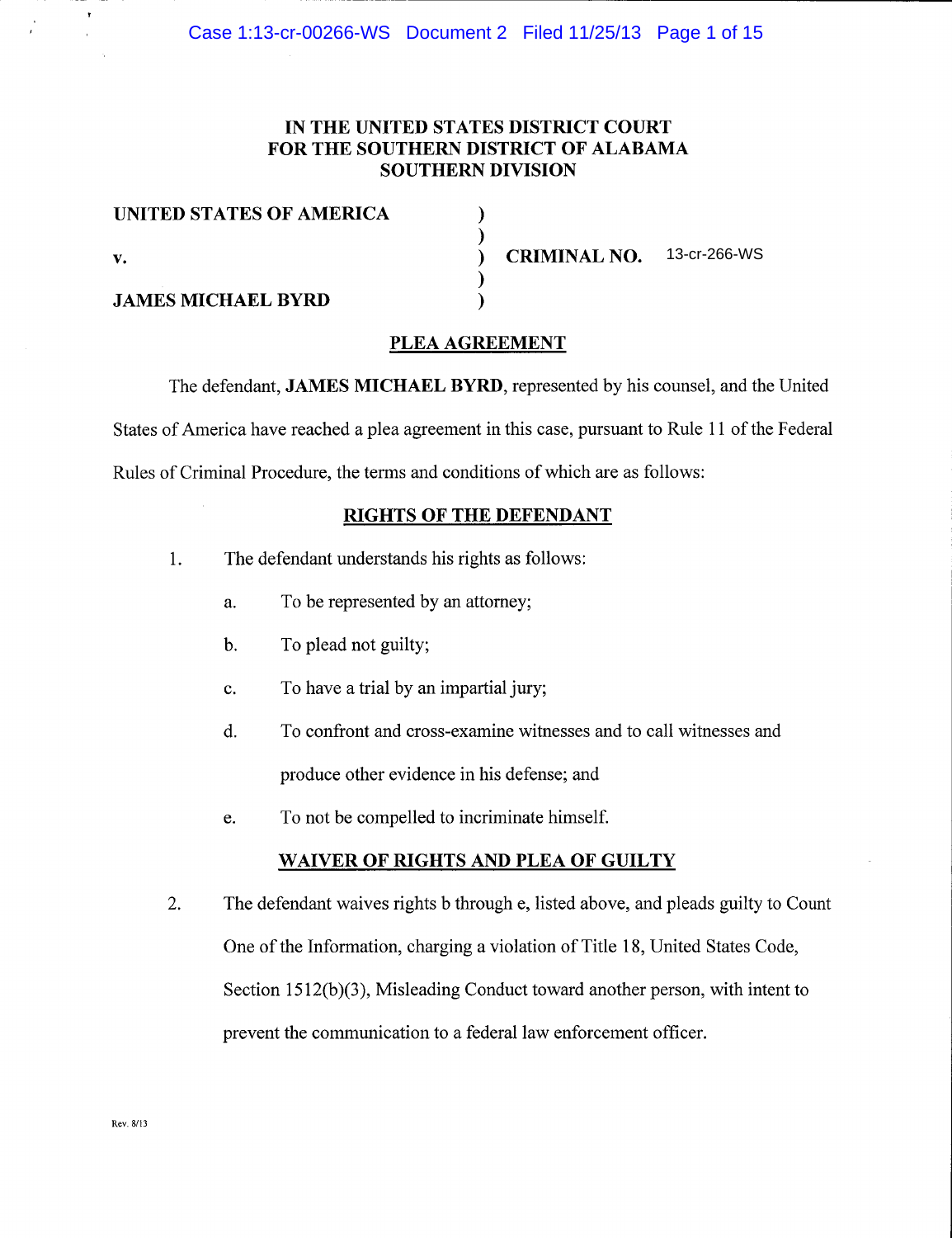- 3. The defendant understands that the statements he makes under oath in the plea of guilty must be completely truthful and that he can be prosecuted for making false statements or perjury, or receive a perjury enhancement at sentencing, for any false statements he makes intentionally in this plea of guilty.
- The defendant expects the Court to rely upon his statements here and his response to any questions that he may be asked during the guilty plea hearing. 4.
- The defendant is not under the influence of alcohol, drugs, or narcotics. He is certain that he is in full possession of his senses and is mentally competent to understand this Plea Agreement and the guilty plea hearing which will follow. 5.
- The defendant has had the benefit of legal counsel in negotiating this Plea Agreement. He has discussed the facts of the case with his attorney, and his attorney has explained to the defendant the essential legal elements of the criminal charge which has been brought against him. The defendant's attorney has also explained to the defendant his understanding of the United States' evidence and the law as it relates to the facts of his offense. 6.
- The defendant understands that the United States has the burden of proving each of the legal elements of the criminal charge beyond a reasonable doubt. The defendant and his counsel have discussed possible defenses to the charge. The defendant believes that his attorney has represented him faithfully, skillfully, and diligently, and he is completely satisfied with the legal advice of his attorney. 7.
- Defendant recognizes that pleading guilty may have consequences with respect to immigration status if he is not a citizen of the United States. Under federal law, a 8.

 $\overline{2}$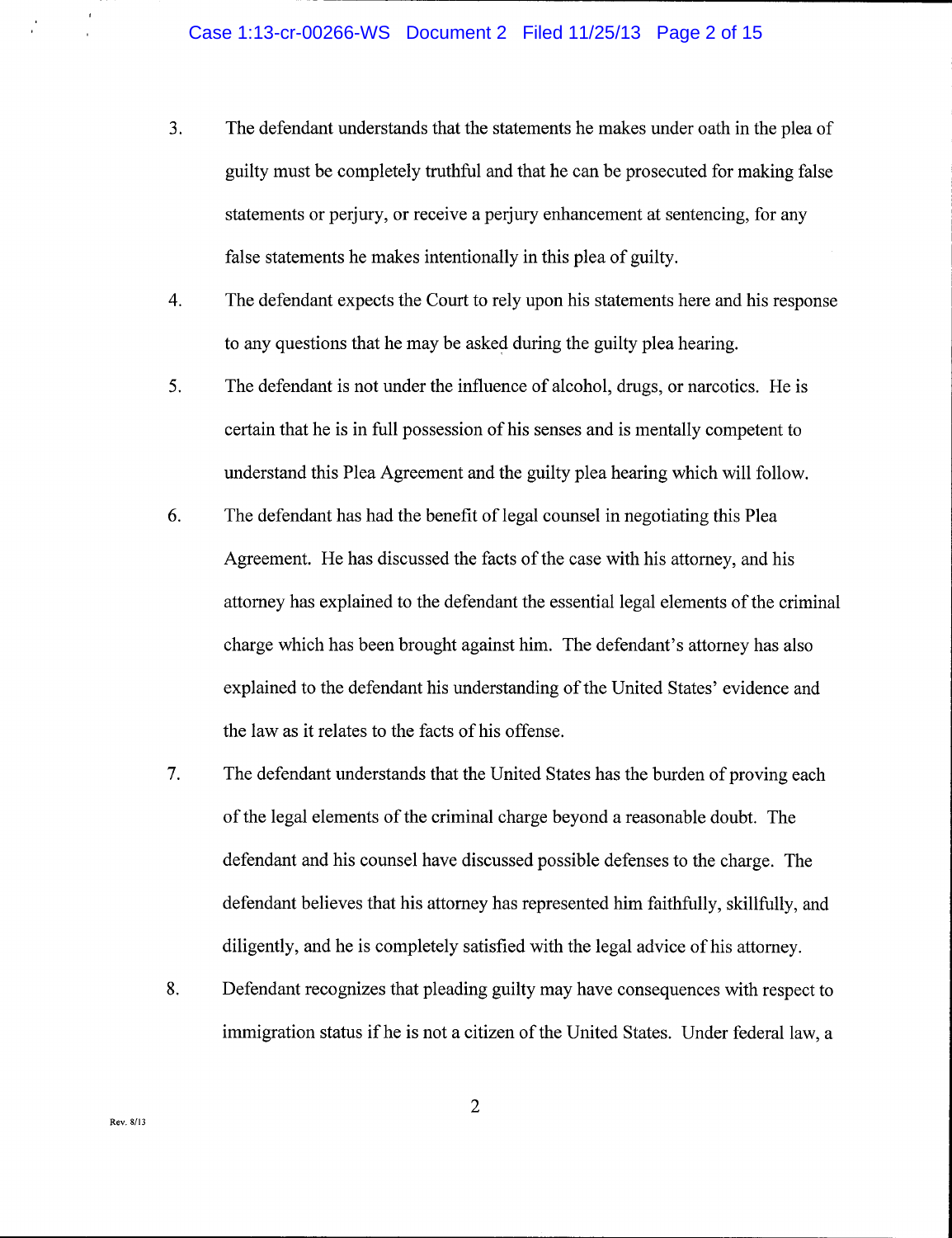broad range of crimes are removable offenses, including the offense(s) to which he is pleading guilty. Removal and other immigration consequences are the subject of a separate proceeding, however, and the defendant understands that no one, including his attorney or the district court, can predict to a certainty the effect of his conviction on his immigration status. Defendant nevertheless affirms that he wants to plead guilty regardless of any immigration consequences that his plea may entail, even if the consequence is his automatic removal from the United States.

- 9. A separate document, entitled Factual Resume, will be submitted to the Court as evidence at the guilty plea hearing. The Factual Resume is incorporated by reference into this Plea Agreement. The defendant and the United States agree that the Factual Resume is true and correct. Alterations to the Plea Agreement or Factual Resume initialed only by the defendant and his counsel are not part of this agreement and are not agreed to by the United States.
- 10. This plea of guilty is freely and voluntarily made and is not the result of force, threats, promises, or representations, apart from those representations set forth in this Plea Agreement. There have been no promises from anyone as to the particular sentence that the Court will impose. The defendant is pleading guilty because he is guilty.
- 11. The defendant also knowingly and voluntarily waives all rights, whether asserted directly or through a representative, to receive from the United States after sentencing any further records, reports, or documents pertaining to the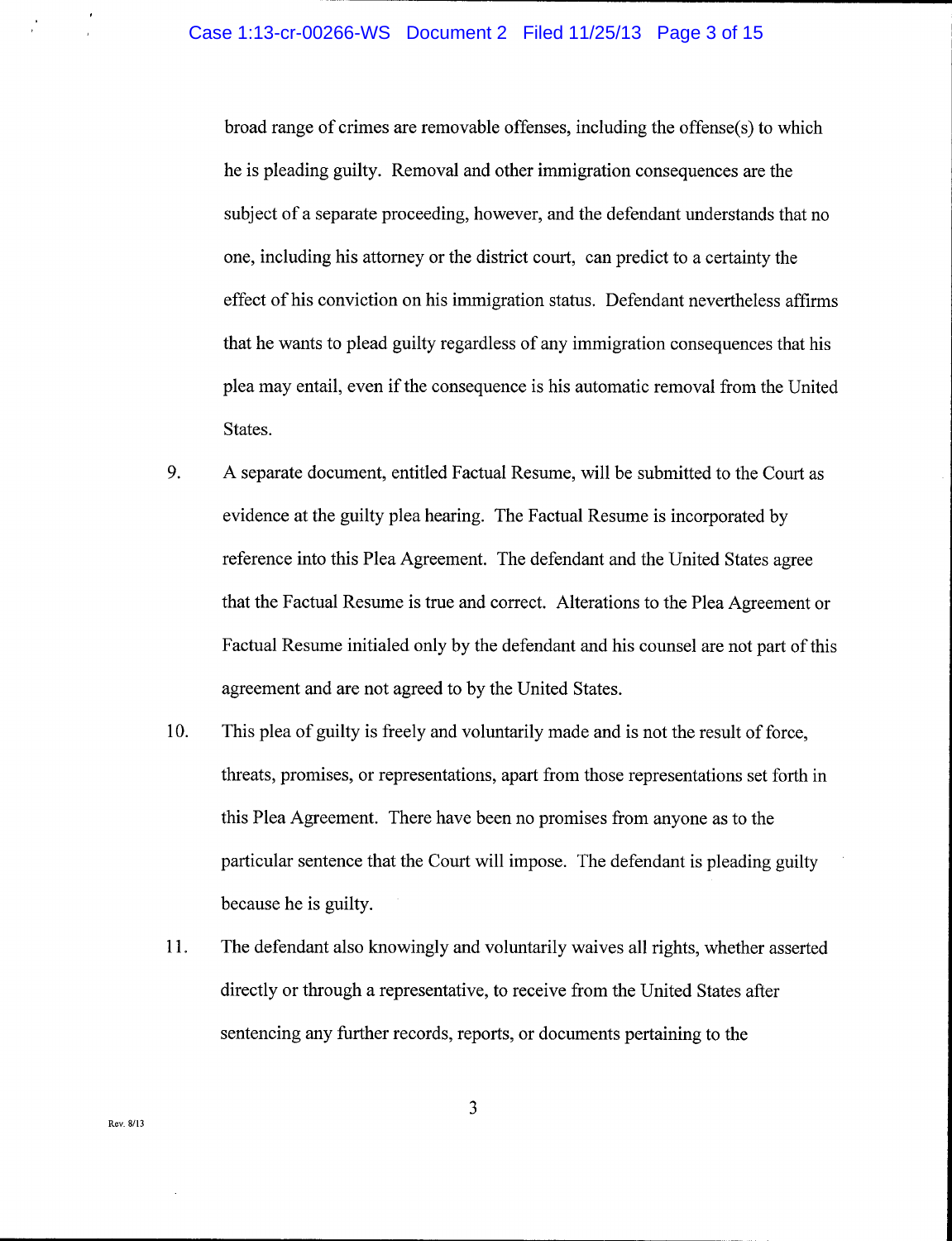investigation or prosecution of this matter. This waiver includes, but is not limited to, rights under the Freedom of Information Act and the Privacy Act of 1974.

#### **PENALTY**

- 12. The maximum penalty the Court could impose as to Count One of the Information is:
	- a. Twenty (20) years imprisonment;
	- b. A fine not to exceed  $$250,000;$
	- c. <sup>A</sup>term of supervised release of (3) years, which would follow any term of  $\bar{z}$ imprisonment. If the defendant violates the conditions of supervised release, he could be imprisoned for the entire term of supervised release;
	- d. <sup>A</sup>mandatory special assessment of \$100.00; and
	- e. Such restitution as may be ordered by the Court.

### SENTENCING

13. The Court will impose the sentence in this case. The United States Sentencing Guidelines are advisory and do not bind the Court. The defendant has reviewed the application of the Guidelines with his attorney and understands that no one can predict with certainty what the sentencing range will be in this case until after a pre-sentence investigation has been completed and the Court has ruled on the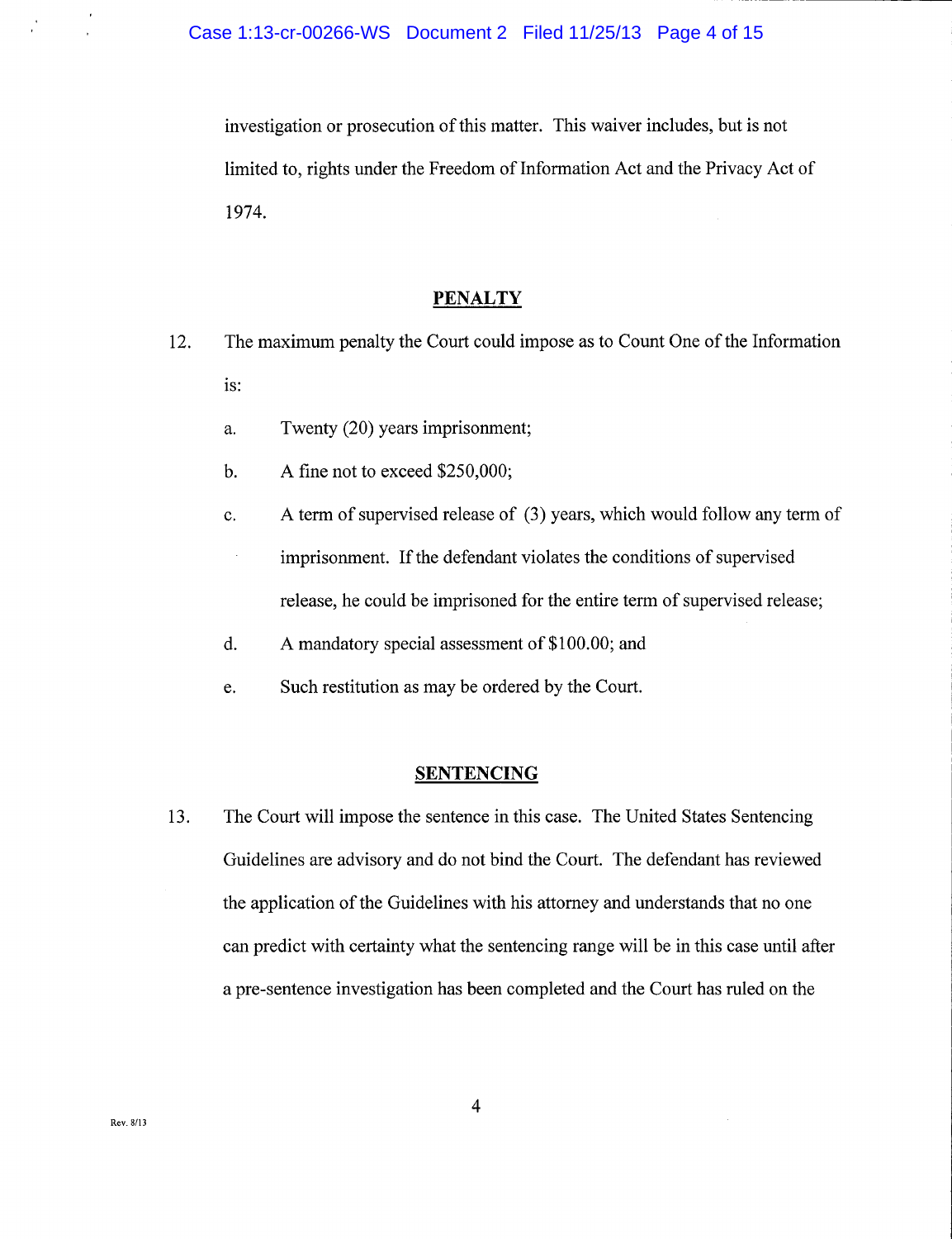results of that investigation. The defendant understands that at sentencing, the Court may not necessarily sentence the defendant in accordance with the Guidelines. The defendant understands that he will not be allowed to withdraw his guilty plea if the advisory guideline range is higher than expected, or if the Court departs or varies from the advisory guideline range.

- t4. The defendant understands that this Plea Agreement does not create any right to be sentenced in accordance with the Sentencing Guidelines, or below or within any particular guideline range, and fully understands that determination of the sentencing range or guideline level, or the actual sentence imposed, is solely the discretion of the Court.
- The United States will provide all relevant sentencing information to the Probation Office for purposes of the pre-sentence investigation. Relevant sentencing information includes, but is not limited to, all facts and circumstances of this case and information concerning the defendant's conduct and background. 15.
- Both the defendant and the United States are free to allocute fullv at the time of sentencing. T6,
- The defendant agrees to tender \$100.00 to the U.S. District Court Clerk in satisfaction of the mandatory special assessment in this case. The United States reserves the right to withdraw any favorable recommendations it may agree to within this document if the defendant fails to pay the special assessment prior to or at the time of his sentencing. t7.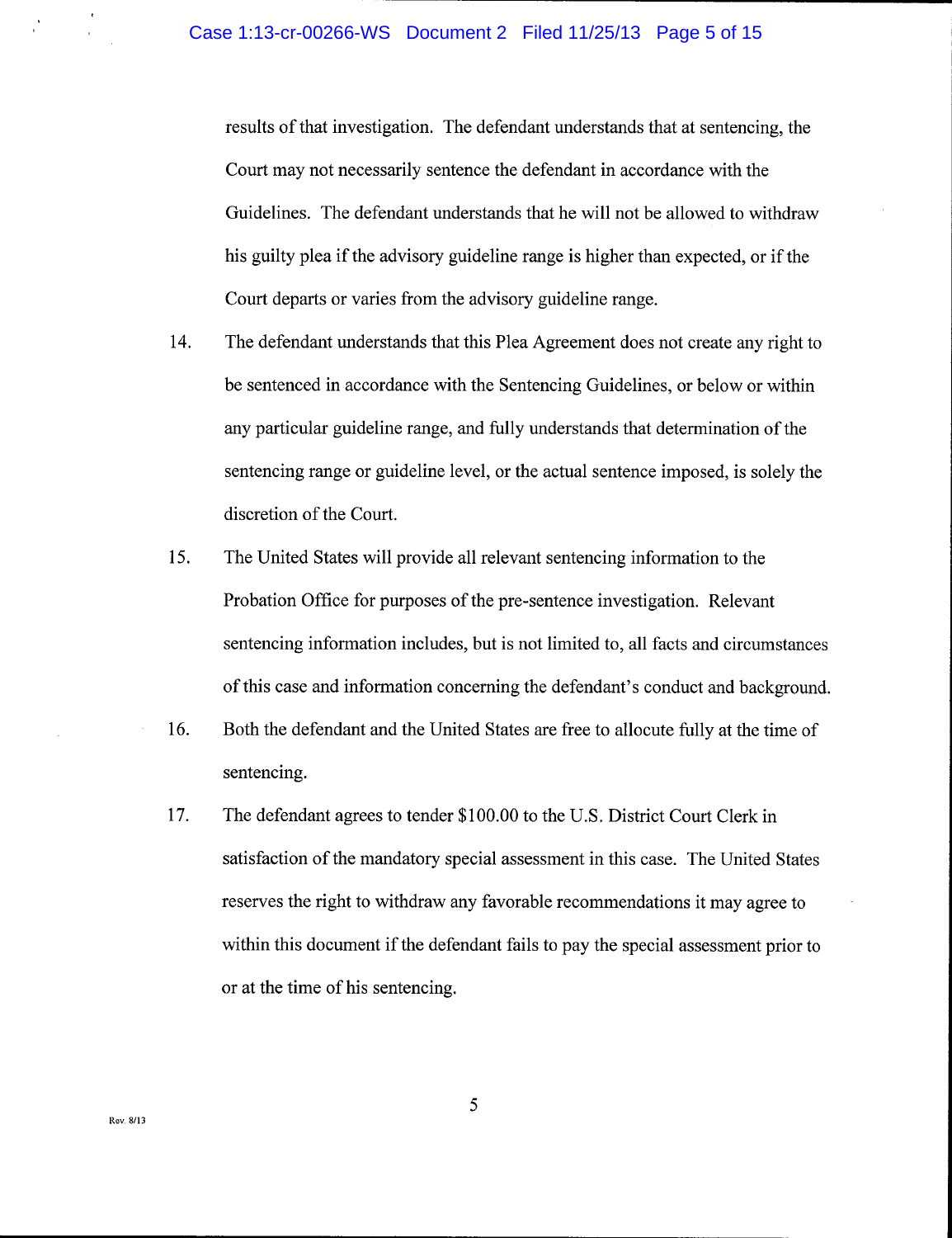#### **RESTITUTION**

18. Pursuant to 18 U.S.C. \$\$ 3556 and 3663(4), restitution is mandatory. The defendant agrees to make full restitution in an amount to be determined by the Court at sentencing.

#### FINANCIAL OBLIGATIONS

19. The Defendant expressly authorizes the U.S. Attorney's Office to obtain a credit report in order to evaluate the Defendant's ability to satisfy any financial obligation imposed by the Court. In order to facilitate the collection of financial obligations to be imposed in connection with this prosecution, the Defendant agrees to disclose fully all assets in which the Defendant has any interest or over which the Defendant exercises control, directly or indirectly, including those held by a spouse, nominee or other third party.

## UNITED STATES' OBLIGATIONS

- 20. The United States will not bring any additional charges against the defendant related to the facts underlying the Information and will move to dismiss any remaining charges against the defendant once sentence is imposed in this case. This agreement is limited to the United States Attomey's Office for the Southern District of Alabama and does not bind any other federal, state, or local prosecuting authorities.
- 21. The United States will recommend to the Court that the defendant be sentenced to six months home confinement and six months probation.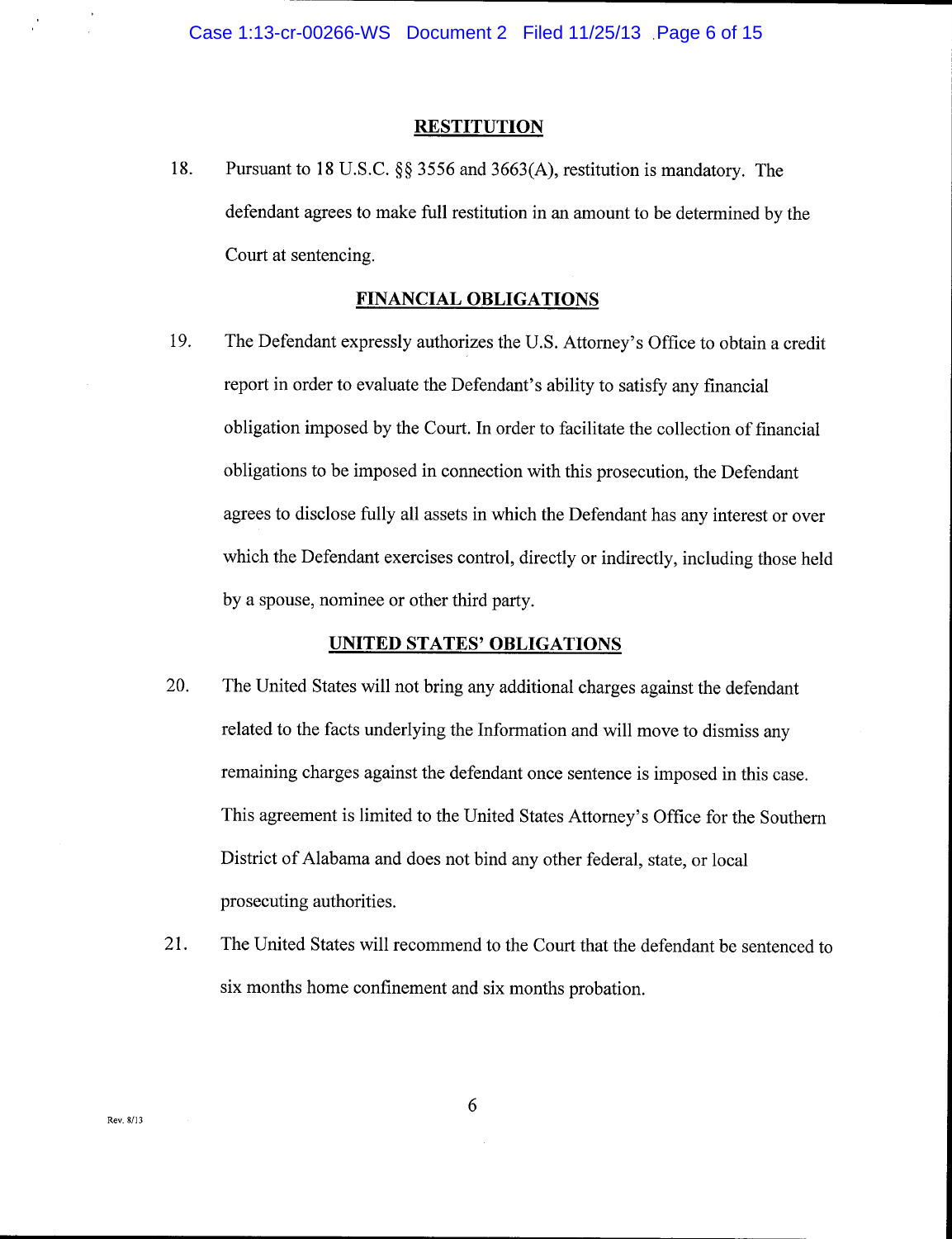### APPLICATION OF USSG 8 5K1.1 AND/OR FED. R. CRIM. P. 35

- 22. The defendant understands and agrees that he has no right to cooperate, and that the decision whether to allow him to cooperate is reserved solely to the Unitec States in the exercise of its discretion. If the United States agrees to allow the defendant to cooperate, and if the defendant agrees to cooperate, the following terms and conditions apply:
	- a. The defendant shall fully, completely, and truthfully respond to all questions put to him by law enforcement authorities regarding the underlying facts of the offense(s) with which he is charged, as well as the underlying facts of any criminal offense(s), state or federal, of which he has information or knowledge.
	- b. The defendant acknowledges that he understands that he shall provide truthful and complete information regarding any offense about which he has knowledge or information regardless of whether law enforcement authorities question him specifically about any such offense. This provision requires the defendant to divulge all information available to him even when law enforcement authorities do not know about the defendant's involvement, knowledge or information relating to any particular offense. This requirement extends to any and all persons about whom the defendant has such knowledge or information.
	- c. The defendant agrees to cooperate completely with all law enforcement authorities in any matters to which his cooperation may be deemed

 $\overline{7}$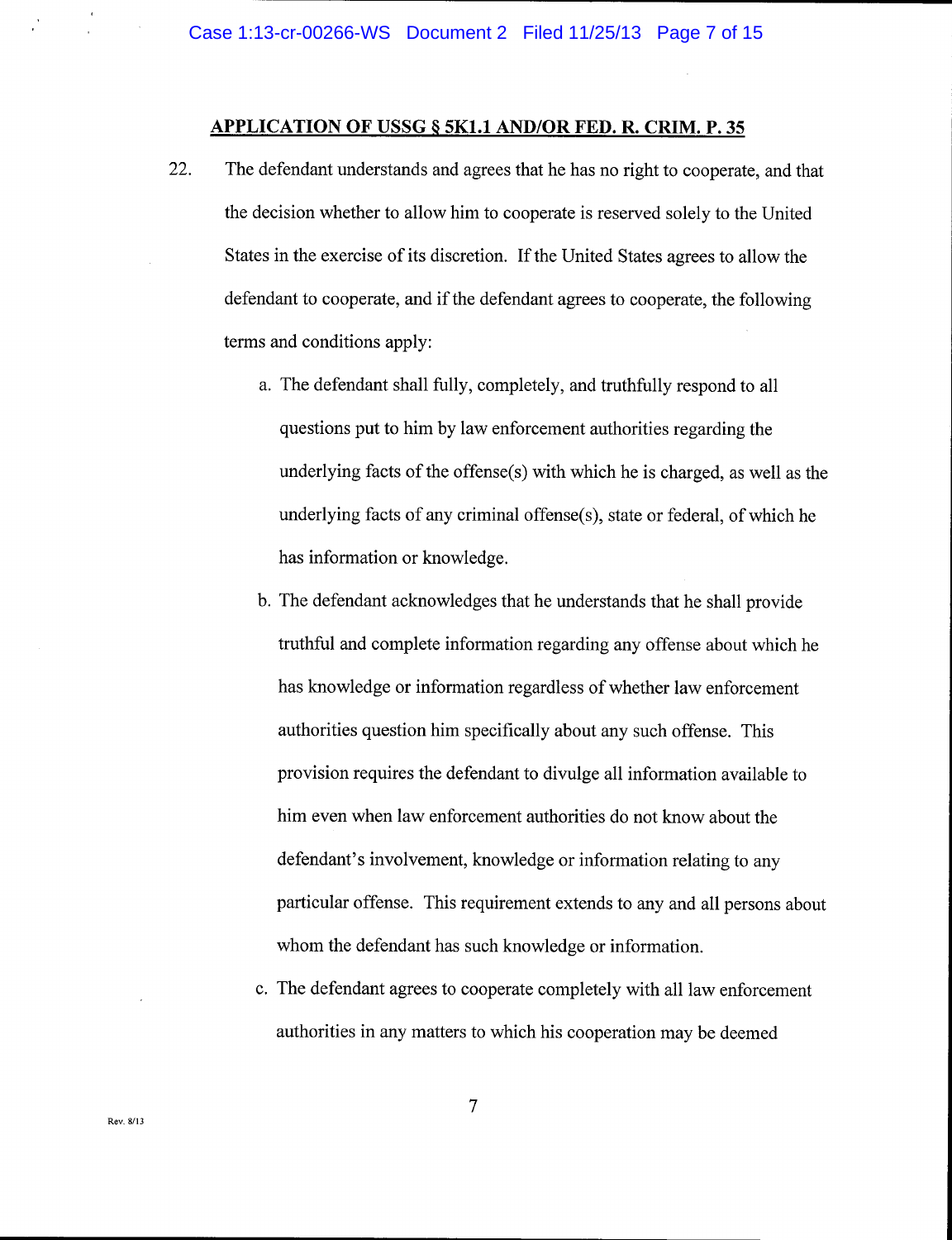relevant by any law enforcement authority. The defendant agrees to fully comply with all instructions from law enforcement authorities regarding the specific assistance he shall provide. This includes, but is not limited to, consenting to monitored and/or recorded telephone conversations, participating in undercover operations, testifying completely and truthfully before any grand jury, at any pre-trial proceeding, during any trial, and any post-trial proceeding.

- d. If the United States deems it necessary, the defendant may be required to take a polygraph examination(s) which will be administered by a government polygrapher. The defendant agrees that the results of any polygraph examination may be used by the United States in its evaluation of whether there has been substantial assistance, and are admissible at sentencing to rebut an assertion by the defendant of bad faith or unconstitutional motive on the part of the United States.
- e. The defendant agrees to turn over to the United States any and all documents, tapes and other tangible objects which are in his possession or under his control and which are relevant to his participation in and knowledge of criminal activities, regardless of whether it relates to the charged offense. This obligation is a continuing one and includes materials that the defendant may acquire, obtain or have access to after the execution of this agreement.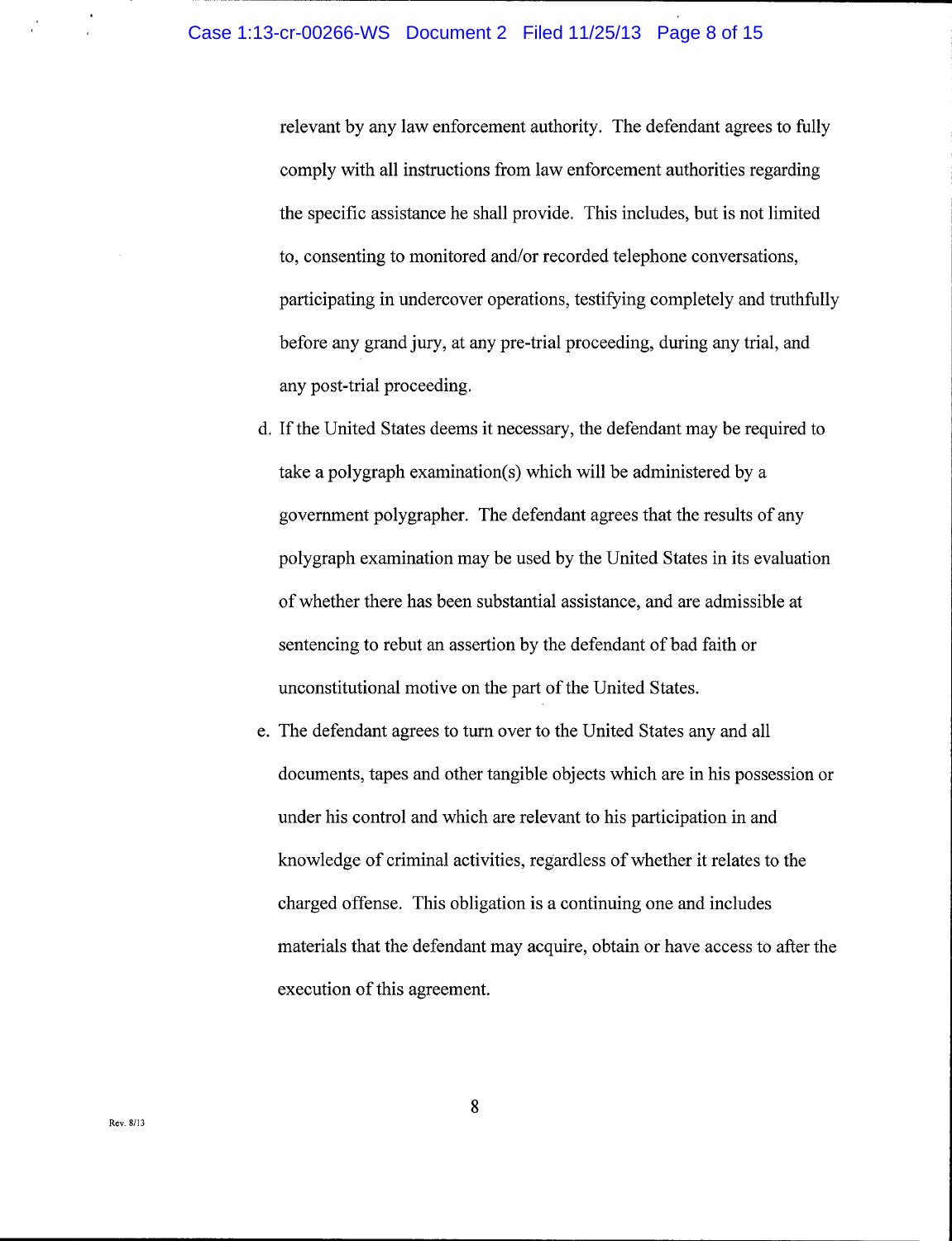- The defendant also agrees to identify the assets of any other person which were obtained through or facilitated the defendant's illegal activities or the illegal activities of another.
- g. If the defendant provides full, complete, truthful and substantial cooperation to the United States, which results in substantial assistance to the United States in the investigation or prosecution of another criminal offense, a decision specifically reserved by the United States in the exercise of its sole discretion, then the United States agrees to move for a downward departure in accordance with Section 5K1.1 of the United States Sentencing Guidelines or Rule 35 of the Federal Rules of Criminal Procedure, whichever the United States deems applicable. The United States specifically reserves the right to make the decision relating to the extent of any such departure request made under this agreement based upon its evaluation of the nature and extent of the defendant's cooperation. The defendant understands that the United States will make no representation or promise with regard to the exact amount of reduction, if any, the United States might make in the event that it determines that the defendant has provided substantial assistance. The defendant understands that a mere interview with law enforcement authorities does not constitute substantial assistance. The defendant also understands that, should he provide untruthful information to the United States at any time, or fail to disclose material facts to the United States at anv time. or commits a new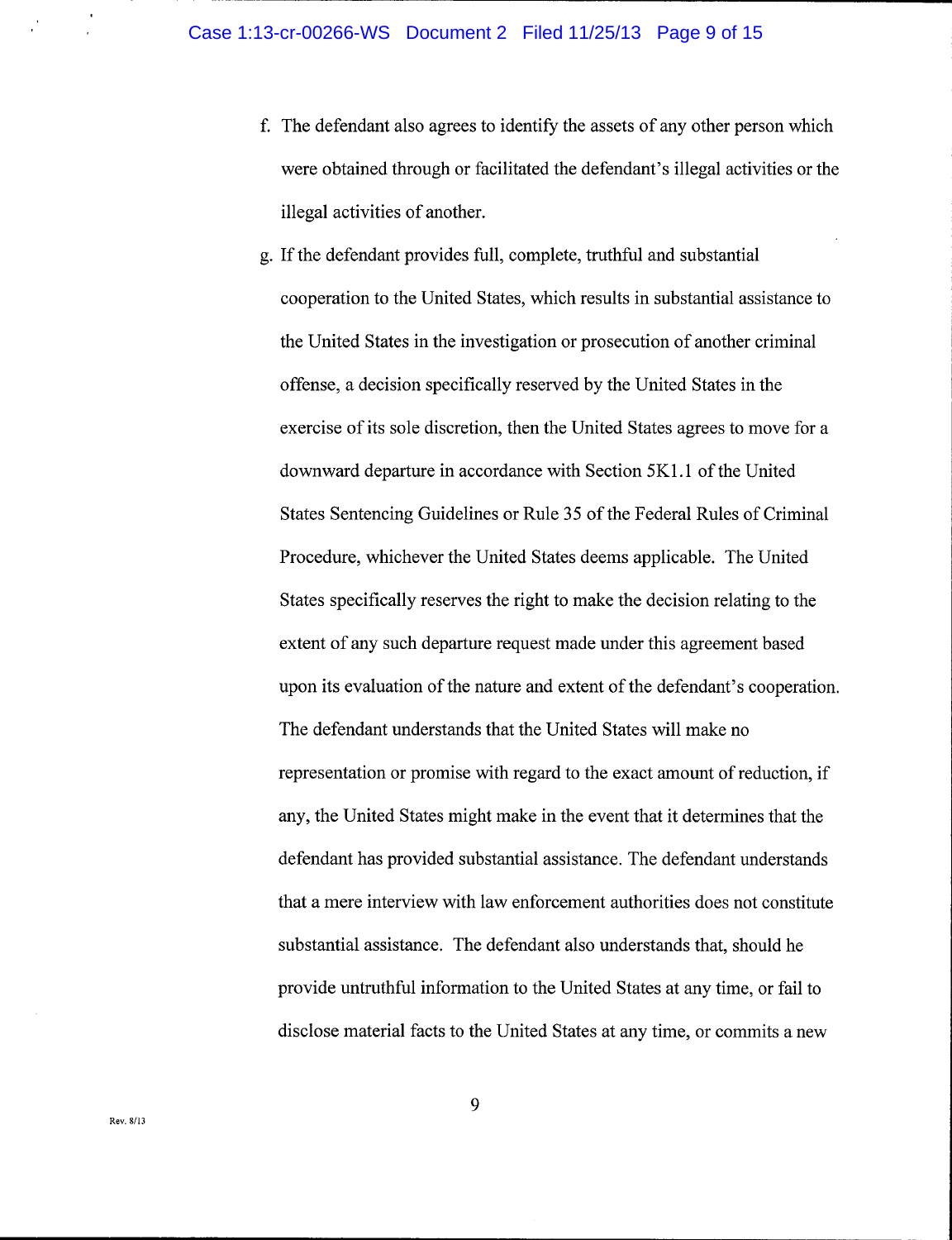criminal offense, the United States will not make a motion for downward departure. If the defendant's effort to cooperate with the United States does not amount to substantial assistance as determined solelv bv the United States, the United States agrees to recommend that the defendant receive a sentence at the low end of the advisory guideline range.

- h. The United States and the defendant agree that any breach of this agreement by the defendant, including but not limited to committing a new offense, failing to cooperate, intentionally withholding information, giving false information, committing perjury, failing to identify assets obtained by him from his illegal activities or obtained by others associated with him or of which he has knowledge, refusing to take a polygraph examination, failing a polygraph examination, or refusing to testify before the grand jury or at any judicial proceeding, would:
	- (1) permit the United States to reinstate and proceed with prosecution on any other charges arising from the matters underlying the Indictment; and
	- (2) permit the United States to initiate and proceed with the prosecution on any other charges arising from a breach of this agreement. The United States will not be limited, in any respect, in the use it may make against the defendant of any information provided by the defendant during his breached cooperation. Such breach will constitute a waiver

l0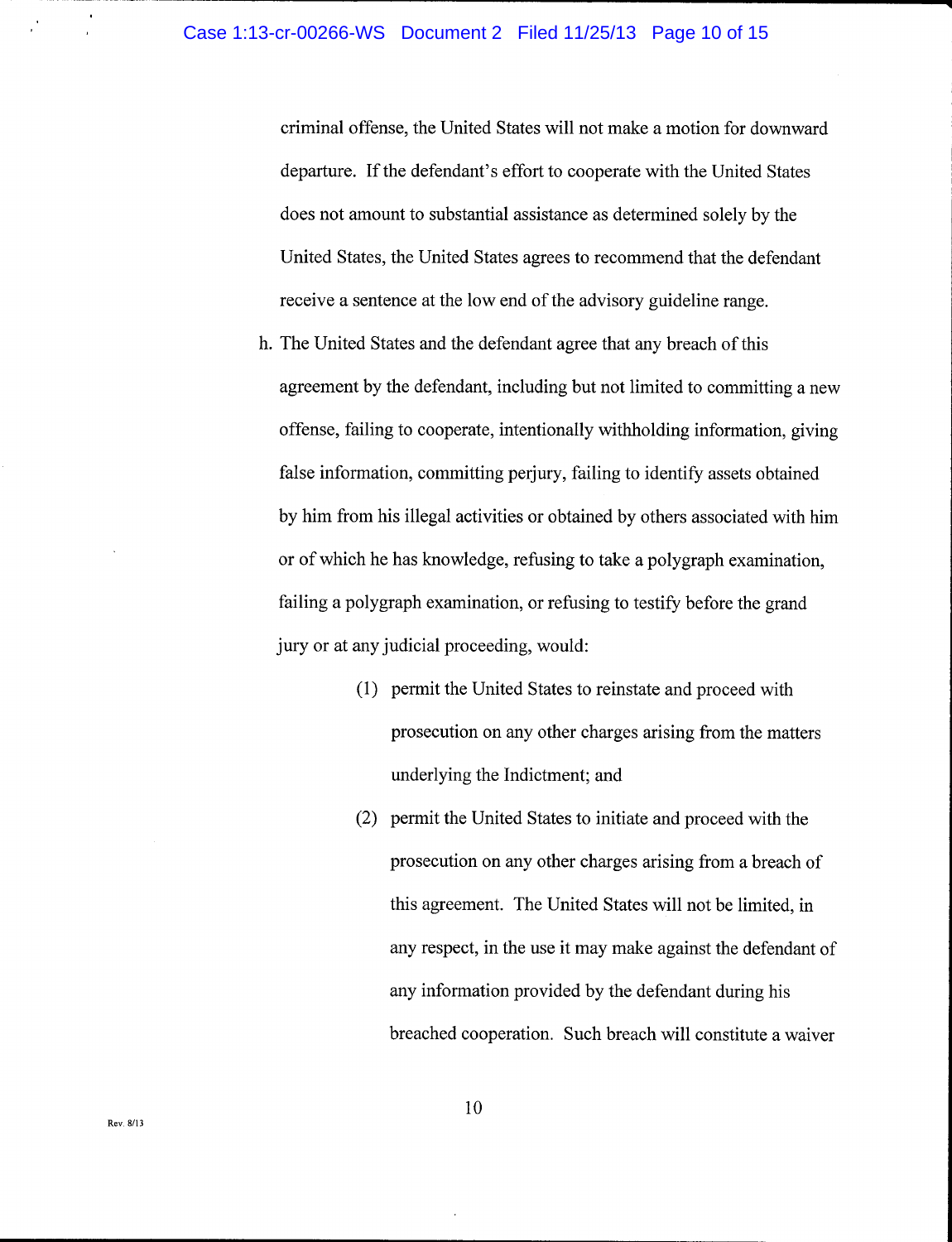#### Case 1:13-cr-00266-WS Document 2 Filed 11/25/13 Page 11 of 15

of anv claim the defendant could make under the United States Constitution, the Federal Rules of Evidence, the Federal Rules of Criminal Procedure, or any statute or case law by which the defendant seeks to suppress the use of such information or any evidence derived from such information.

- i. Nothing in this agreement shall protect the defendant in any way from prosecution for any offense committed after the date of this agreement, including perjury, false declaration, false statement, and obstruction of justice, should the defendant commit any of these offenses during his cooperation. The defendant acknowledges and agrees that the information that he discloses to the United States pursuant to this agreement may be used against him in any such prosecution.
- j. The United States and the defendant agree that the defendant will continue his cooperation even after he is sentenced in the instant matter. His failure to continue his cooperation will constitute a breach of this agreement, and the defendant agrees that under such conditions, the United States will be free to reinstate the charges and the prosecution of the charges in the Indictment, which are to be dismissed in accordance with this agreement. Under these circumstances, the defendant expressly waives any rights he may have under the statute of limitations and the speedy trial provisions.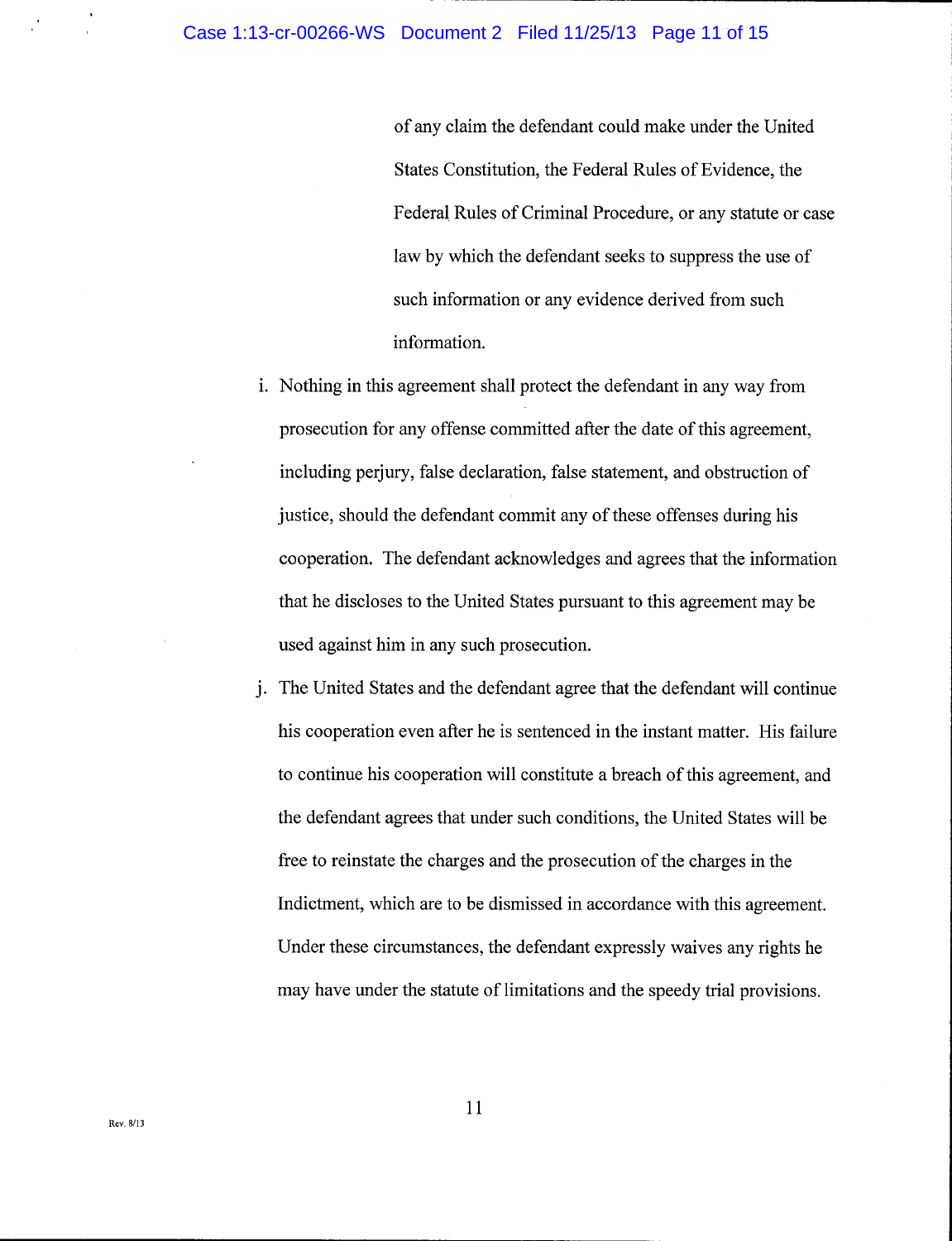## LIMITED WAIVER OF RIGHT TO APPEAL AND WAIVER OF COLLATERAL ATTACK

zJ. As part of the bargained-for exchange represented in this plea agreement, and subject to the limited exceptions below, the defendant knowingly and voluntarily waives the right to file any direct appeal or any collateral attack, including a motion to vacate, set aside, or correct sentence under 28 U.S.C. 5 2255. Accordingly, the defendant will not challenge his guilty plea, conviction, or sentence in any district court or appellate court proceedings.

> a. **EXCEPTIONS.** The defendant reserves the right to timely file a direct appeal challenging:

- (1) any sentence imposed in excess of the statutory maximum;
- (2) any sentence which constitutes an upward departure or variance from the advisory guideline range.

The defendant also reserves the right to claim ineffective assistance of counsel in a direct appeal or \$ 2255 motion.

- If the United States files a notice of appeal and such appeal is authorized by the Solicitor General, the defendant is released from the appellate waiver. 24.
- The defendant further reserves the right to timely move the district court for an amended sentence under 18 U.S.C. \$ 3582 in the event of a future retroactive amendment to the Sentencing Guidelines which would affect the sentence. 25.
- If the defendant receives a sentence within or below the advisory guideline range, this plea agreement shall serve as the defendant's express directive to defense 26.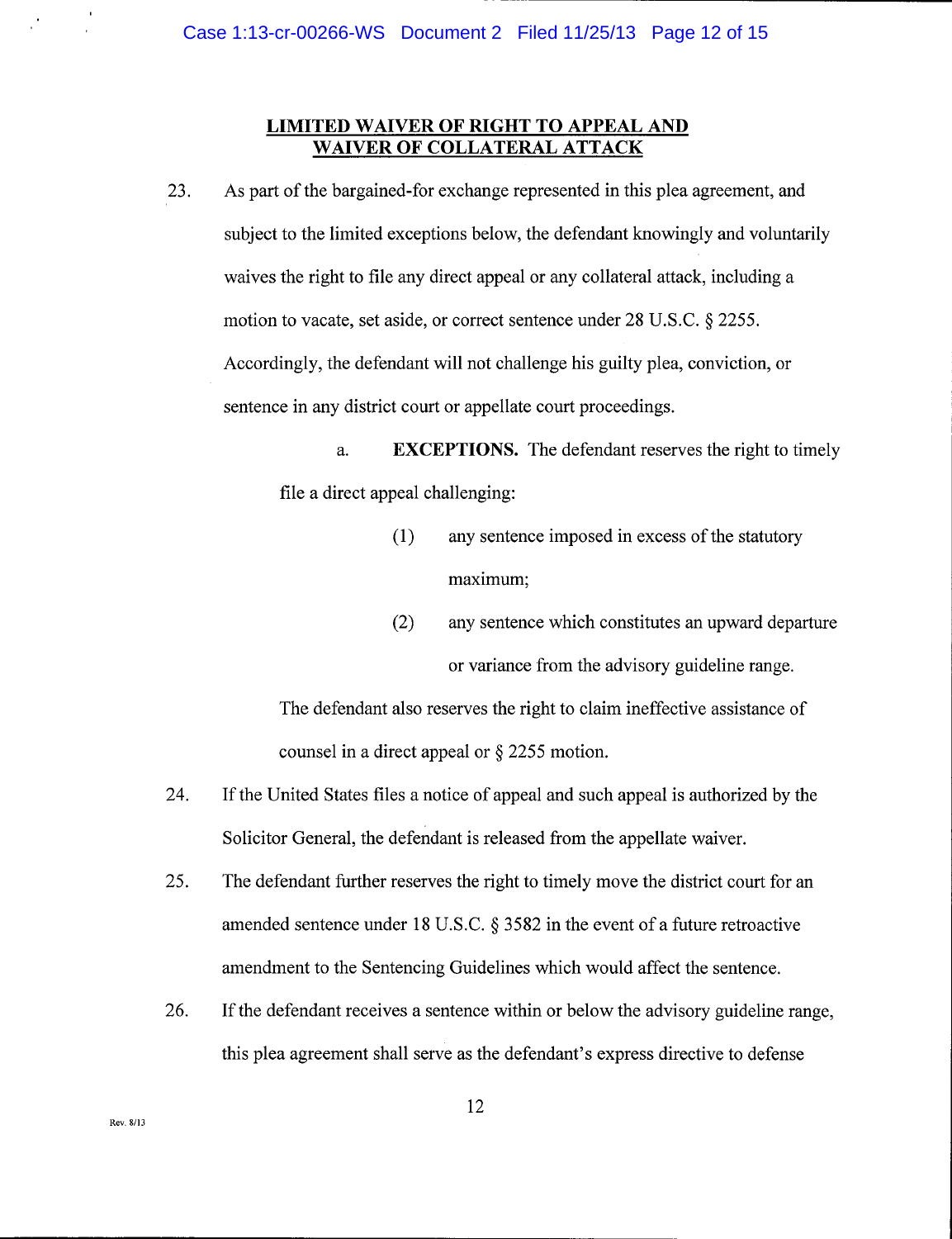counsel to timely file a "Notice of Non-Appeal" following sentencing, signed by the defendant.

#### VIOLATION OF AGREEMENT

- 27. The defendant understands that if he breaches any provision of this Plea Agreement, the United States will be free from any obligations imposed by this agreement, but all provisions of the agreement remain enforceable against the defendant. In the exercise of its discretion, the United States will be free to prosecute the defendant on any charges of which it has knowledge. In such event, the defendant agrees not to assert any objections to prosecution that he might have under the Sixth Amendment and/or Speedy Trial Act.
- 28. In addition, if the defendant is released from detention prior to sentencing, he understands that the United States will no longer be bound by this agreement if he violates any condition of his release prior to sentencing or prior to serving his sentence after it is imposed.

#### ENTIRETY OF AGREEMENT

29. This document is the complete statement of the agreement between the defendant and the United States and may not be altered unless done so in writing and signed by all the parties.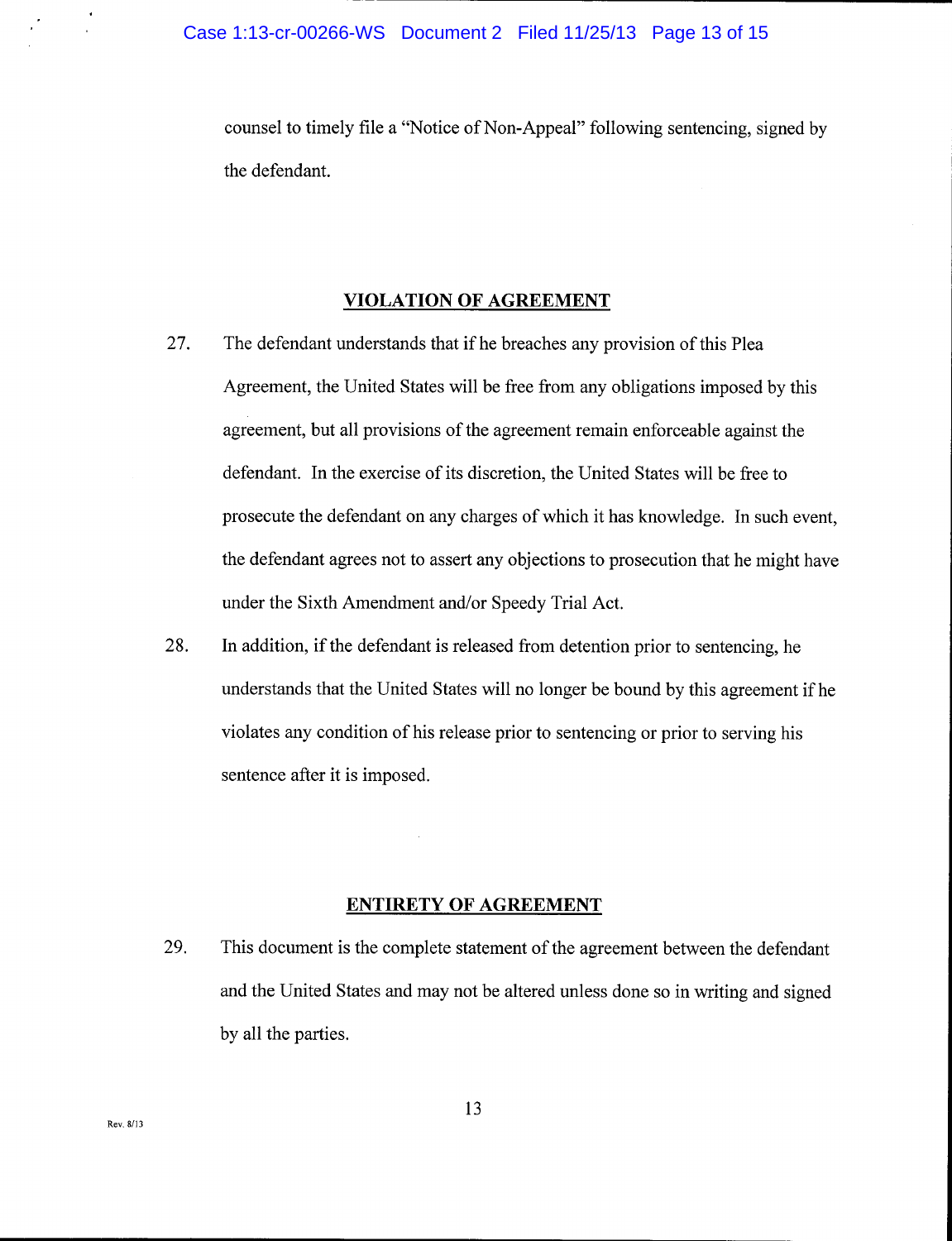Respectfully submitted,

KENYEN R. BROWN UNITED STATES ATTORNEY

Bordenkircher

tant United States Attorney

Cherry

Chief, Criminal Division Assistant United States Attorney

I have consulted with my counsel and fully understand all my rights with respect to the offense charged in the Indictment pending against me. I have read this Plea Agreement and carefully reviewed every part of it with my attomey. I understand this agreement, and I voluntarily agree to it. I hereby stipulate that the Factual Resume, incorporated herein, is true and accurate in every respect, and that had the matter proceeded to trial, the United States could have proved the same beyond a reasonable doubt.

Date:  $11/22/3$ 

Aucteur Byrs Defendant

I am the attomey for the defendant. I have fully explained his rights to him with respect to the offense(s) charged in the Indictment in this matter. I have carefully reviewed every part of this Plea Agreement with him. To my knowledge, his decision to enter into this agreement is an informed and voluntary one. I have carefully reviewed the Factual Resume, incorporated herein,

Date: November 18, 2013

Date:  $1// 19/13$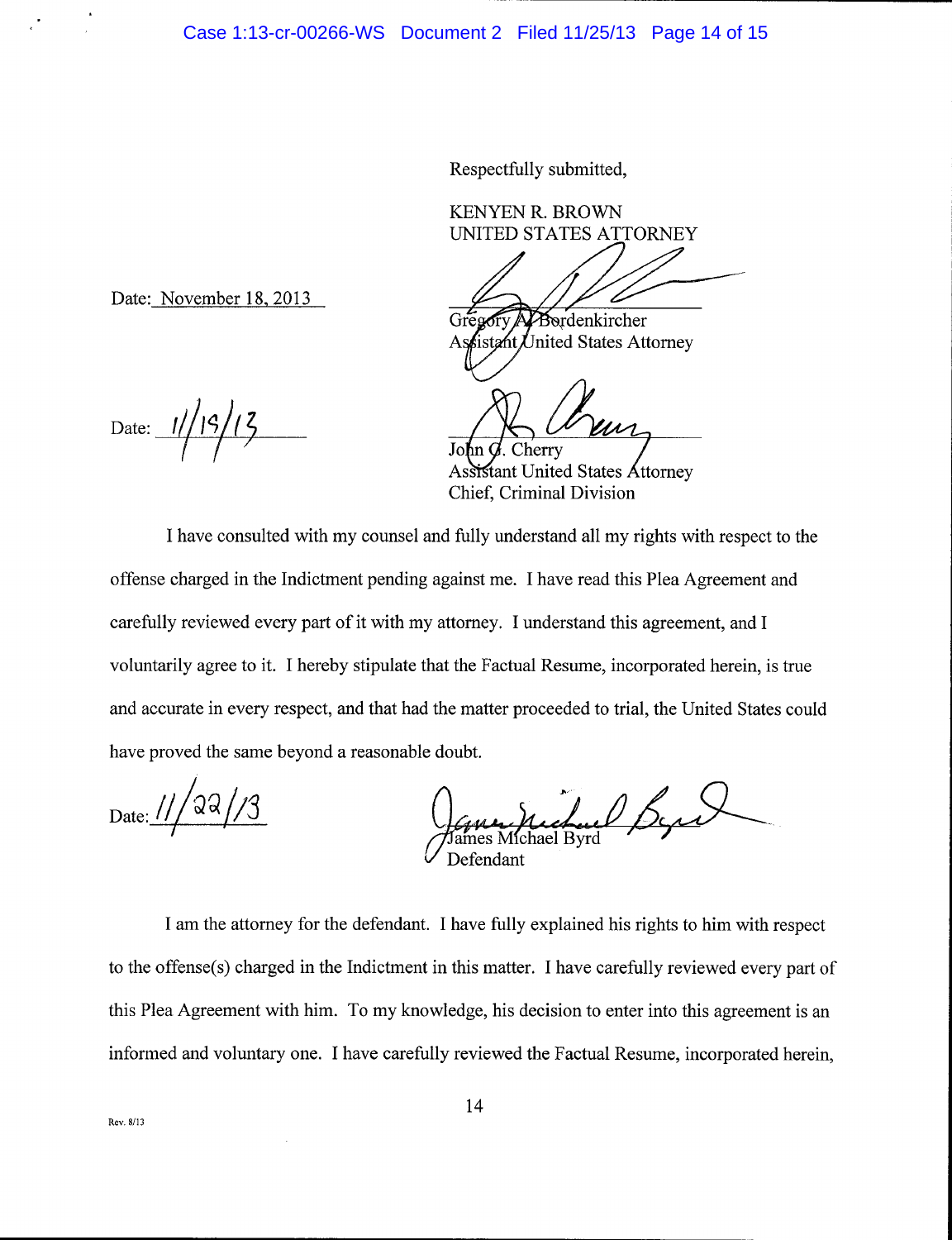with the defendant and to my knowledge, his decision to stipulate to the facts is an informed, intelligent and voluntary one.

Date:  $11/23/13$ 

 $\frac{1}{2} \sum_{i=1}^{n} \frac{1}{2} \sum_{j=1}^{n} \frac{1}{2} \sum_{j=1}^{n} \frac{1}{2} \sum_{j=1}^{n} \frac{1}{2} \sum_{j=1}^{n} \frac{1}{2} \sum_{j=1}^{n} \frac{1}{2} \sum_{j=1}^{n} \frac{1}{2} \sum_{j=1}^{n} \frac{1}{2} \sum_{j=1}^{n} \frac{1}{2} \sum_{j=1}^{n} \frac{1}{2} \sum_{j=1}^{n} \frac{1}{2} \sum_{j=1}^{n} \frac{1}{2} \sum_{j=1}^{n$ 

m Owen Joe-Sa Attorney for Defendant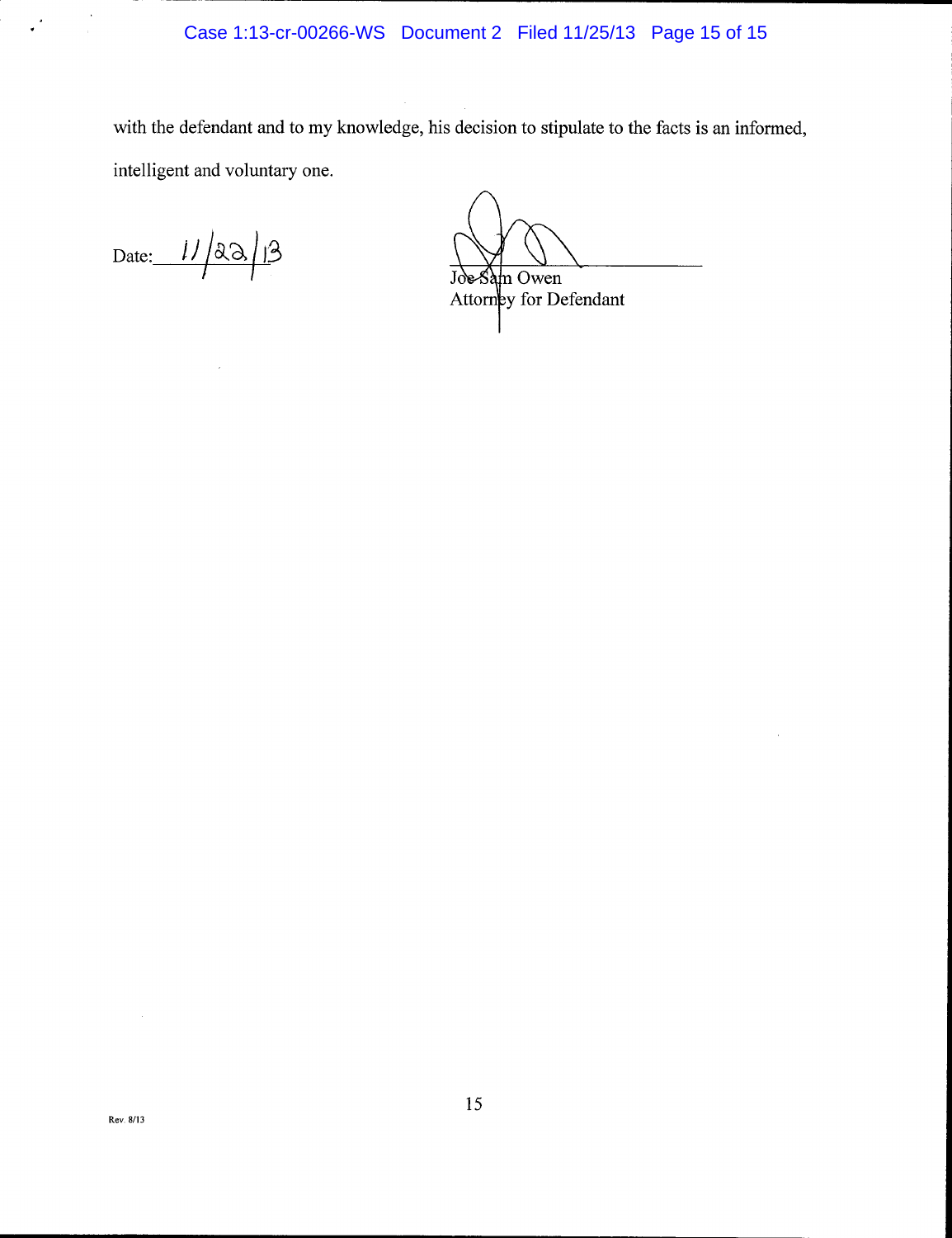# IN THE UNITED STATES DISTRICT COURT FOR THE SOUTHERN DISTRICT OF ALABAMA SOUTHERN DIVISION

)

)<br>)

) )

| UNITED STATES OF AMERICA  |  |
|---------------------------|--|
| v.                        |  |
| <b>JAMES MICHAEL BYRD</b> |  |

 $\sum_{n=1}^{\infty}$  CRIMINAL NO. 13-cr-266-WS

# FACTUAL RESUME

The defendant, JAMES MICHAEL BYRD, admits the allegations of Count One of the

Information.

## ELEMENTS OF THE OFFENSE

# JAMES MICHAEL BYRD understands that in order to prove a violation of

Title 18, United States Code, Section  $1512(b)(3)$ , as charged in Count One of the Information, the

## United States must prove: Count One:  $18$  U.S.C.  $\S$  1512(b)(3)

First: The defendant knowingly used intimidation, threatened, or corruptly persuaded another person, or attempted to do so, or engaged in misleading conduct toward another person with intent to;

Second: hinder, delay, or prevent the communication to a law enforcement officer or judge of the United States of information relating to the commission or possible commission of <sup>a</sup> Federal offense or a violation of conditions of probation, supervised release, parole, or release pending judicial proceedings.

### OFFENSE CONDUCT

Defendant, JAMES MICHAEL BYRD, admits in open court and under oath that the

following statement is true and correct and constitutes evidence in this case. This statement of facts

is provided solely to assist the Court in determining whether a factual basis exists for Defendant's

plea of guilty. The statement of facts does not contain each and every fact known to Defendant

and to the United States concerning the defendant's involvement in the charges set forth in the plea

Agreement.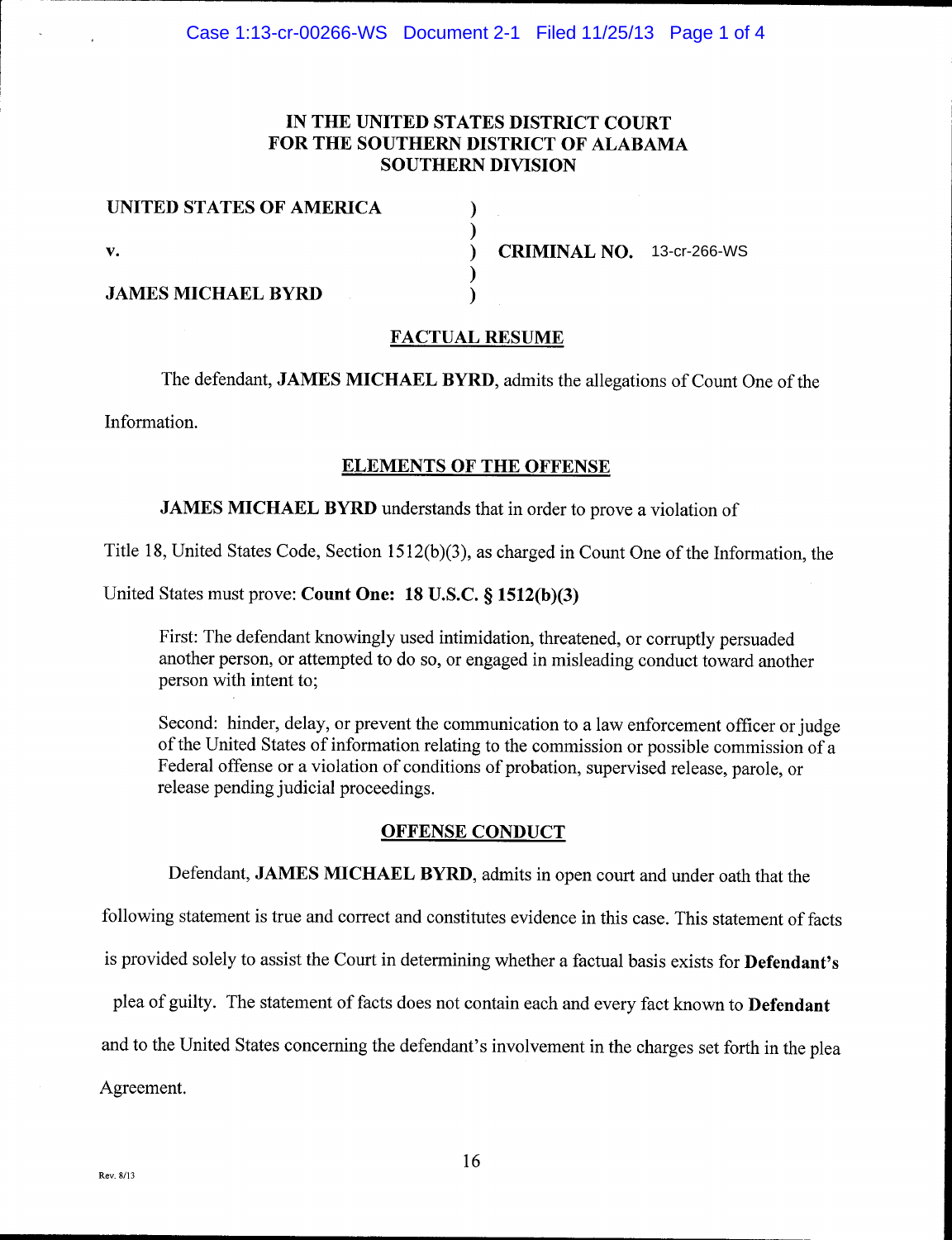## Case 1:13-cr-00266-WS Document 2-1 Filed 11/25/13 Page 2 of 4

On June 19,2012, deputies with the Jackson County SherifPs Department (JCSD) responded to a single-vehicle accident in Jackson County, Mississippi, in which J.M.S. was suspected of driving under the influence of alcohol. During this encounter, J.M.S. exhibited <sup>a</sup> knife and after repeatedly entering and exiting the driver's seat of a patrol car, J.M.S. stole <sup>a</sup> Jackson County Sheriff's Department (JCSD) patrol car and led JCSD deputies on a chase that began in Jackson County, Mississippi and ended in Mobile County, Alabama. JCSD deputies stopped the patrol car and ordered J.M.S. to exit the patrol car but J.M.S. refused. A JSCD deputy utilized his Taser weapon on J.M.S. J.M.S. was removed from the patrol vehicle and after a brief struggle J.M.S. was arrested. JCSD deputies then placed J.M.S.—who now was handcuffed and unresisting—in the patrol car belonging to JCSD Deputy Dustin Gregg. Soon after, Jackson County Sheriff James Michael Byrd, acting in his capacity as Sheriff, arrived on the scene. Byrd spoke angrily to J.M.S. and cursed at him. Then, while J.M.S. was standing by Deputy Gregg's patrol car, and while J.M.S. still was handcuffed and unresisting, Byrd kicked J.M.S. in the groin.

On June 25,2012, Sheriff Byrd told JCSD Captain Michael Wright to delete from the relevant computer server dashboard camera footage depicting the chase and arrest of J.M.S. and Byrd's arrival on the scene following J.M.S.'s arrest. Byrd told Wright, "You need to get rid of this video." When Captain Wright asked Byrd, "Sheriff, are you sure you want me to delete this video?" Byrd replied in the affirmative. Following Byrd's instructions, Captain Wright deleted the dashboard camera footage from the relevant computer server.

On August 17, 2013, an article appeared in the Pascagoula Sun-Herald newspaper which detailed J.M.S.'s allegations. The article further stated that J.M.S.'s allegations were the subject of an ongoing FBI investigation, and named JCSD Captain Bruce Nevels, who had witnessed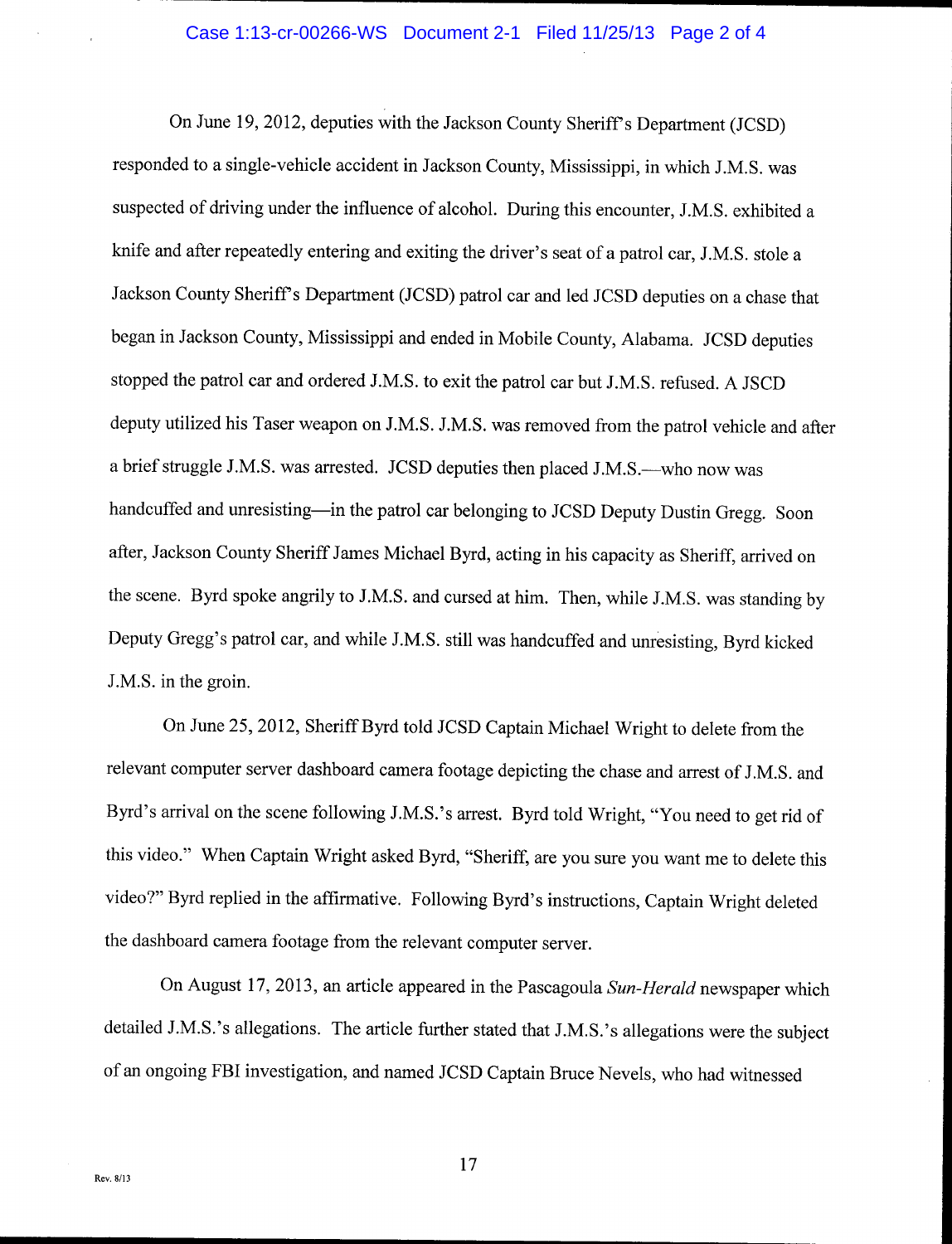Byrd kick J.M.S. The day the article was published, Byrd approached Nevels about the article and demanded that Nevels "explain" it.

On August 19,2013, Byrd directed Sherwood Beckham, who at the time served as an information technologist for the JCSD, to report to Byrd's office. When Beckham arrived at Byrd's office, Byrd said, "They ain't gonna get shit off me!" and asked Beckham to "wipe" Byrd's office computer hard drive, because Byrd was concemed about emails stored on Byrd's office computer. Byrd directed Beckham to retrieve Beckham's computer forensics tools from Beckham's car in such a manner that no one would know what Beckham was doing. Beckham complied with the Sheriff s order, brought his computer forensics tools to the Sheriff s office, and "wiped" Byrd's computer hard drive. Byrd also directed Beckham to drill a hole in the "wiped" hard drive, to ensure the data contained therein would not otherwise be recoverable. Several days later, Byrd asked Beckham whether he had "drilled" the drive as Byrd had directed. Beckham replied that he had not. Around the same time, Beckham installed a new hard drive in the Sheriff's office computer. Byrd commented that his e-mails were still present, and began deleting the e-mails as he spoke with Beckham.

On or about August 29,2013, Byrd arrived on the scene where Deputy Goff was responding to a call concerning an abandoned car. Refening to J.M.S., Byrd said to Goff, "Do you remember me saying anything to that guy? Kicking him or assaulting him, 'cause I don't." At the time he made this statement to Goff, Byrd was aware that his kicking of J.M.S. may have violated federal law and was the subject of a federal criminal investigation. In making this statement to Goff, Byrd knowingly engaged in misleading conduct toward Goff, as Byrd then well knew that he had kicked the then-arrested and handcuffed J.M.S., and was made to Goff with the intent to hinder, delay, or prevent the communication to a federal law enforcement